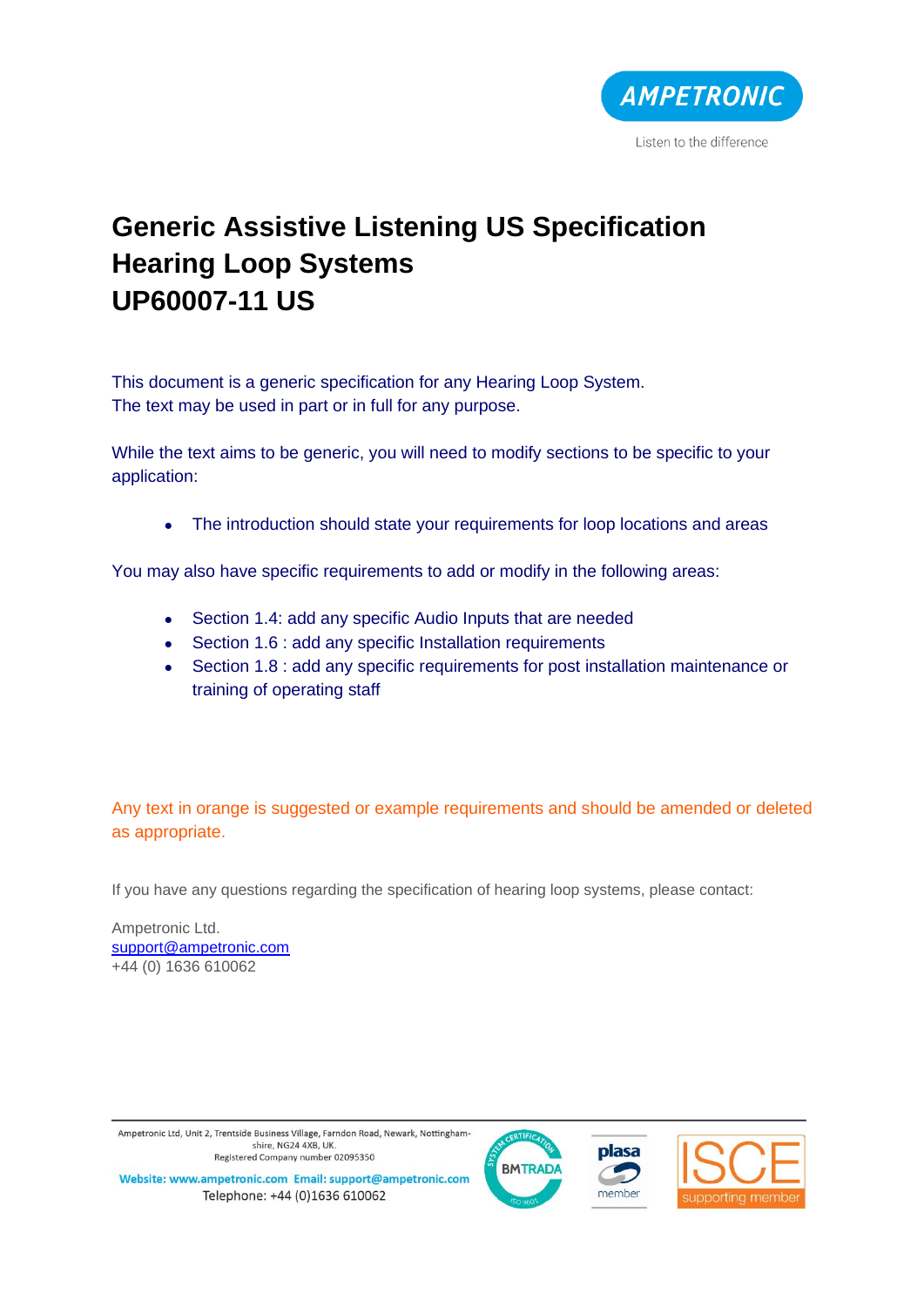

# 1. Hearing Loop Systems (HLS)

Permanently installed Hearing Loop Systems (HLS) should be provided at the following locations and areas, or as shown on relevant small electrical drawings or room data sheets:

- L0.01 Reception Counter (amend as appropriate)
- L0.02 Meeting Room (amend as appropriate)
- L1.03 Auditorium (amend as appropriate)

# 1.1 Compliance

The systems or components thereof shall comply with the latest versions of:

- IEC 60118-4
- IEC 62489-1
- 2010 Americans with Disabilities Act (Section 706)
- 2018 International Building Code (Section 1108.2.7)

# 1.2 System design

HLS systems should be specified and designed by an experienced specialist to take account of the effect of building structure and overspill where applicable.

Where there is metal construction in use and the room is over 13ft wide a single loop of wire around the perimeter of the space may not be appropriate and a MultiLoop system design may be required. A HLS specialist should be consulted if there is a concern about construction-related signal losses.

Simple perimeter loops are not acceptable in cases where there are multiple adjacent spaces with HLS installed, and a low spill MultiLoop system design should be used instead.

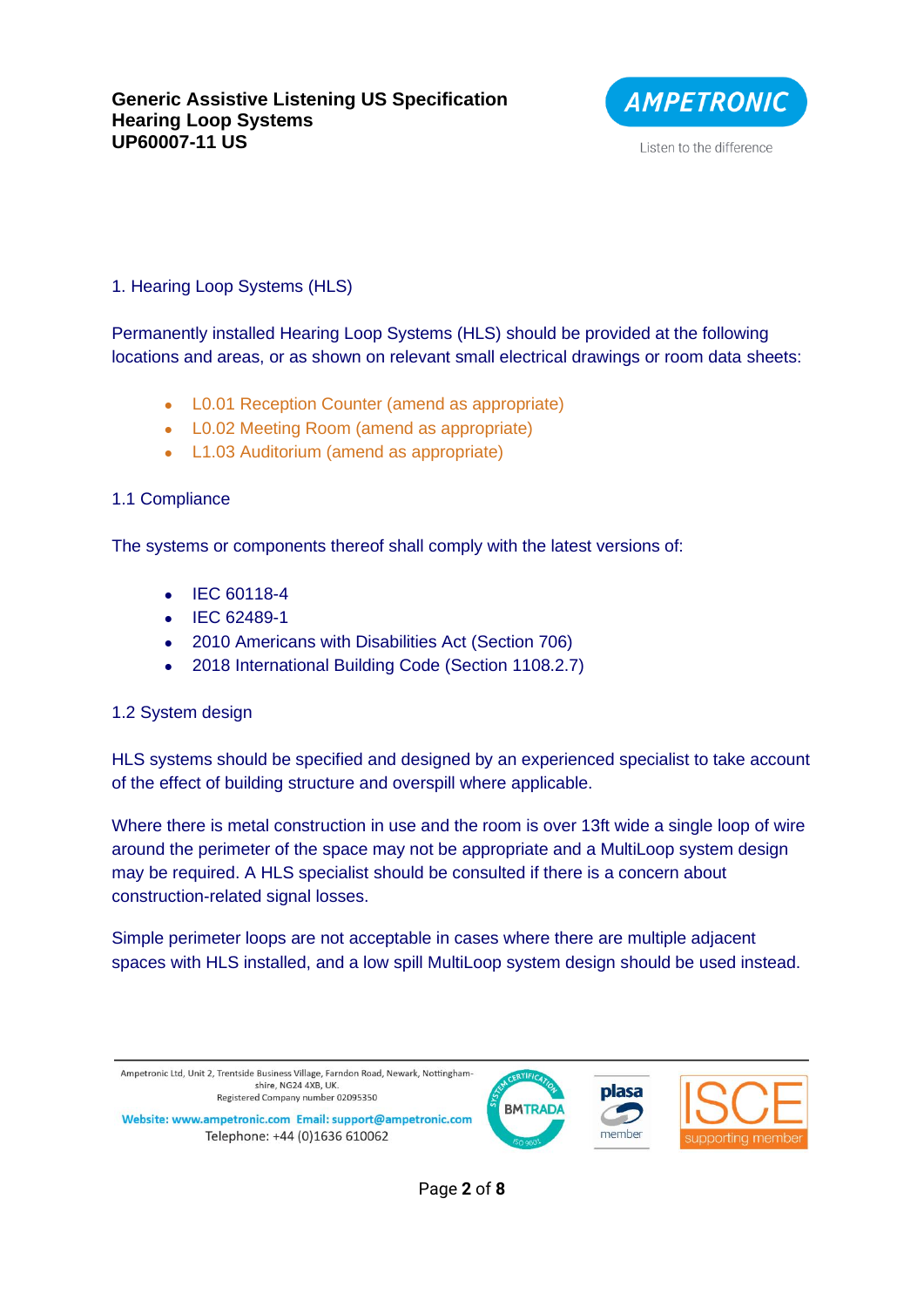

The Contractor shall, at the earliest opportunity in the project:

- Show that cross-talk between adjacent looped areas (whether part of this contract or not), and that magnetic spill from any HLS where the signal is defined as 'confidential' will, by design, be less than -40dB with normal signal levels.
- Provide evidence that the field strength of the proposed systems will meet the requirements of IEC 60118-4, whilst taking account of any metal within the building structure. Where necessary, the effect of metal shall be assessed by site survey and test using trial loops on relevant construction, carried out by a competent test specialist.
- If the above assessments prove that a hearing loop system may not be suitable the Contractor may suggest alternative assistive listening technologies such as infrared, this must be approved by the client before proceeding.

# 1.3 HLS loops

Loops connected to the hearing loop system shall meet the following requirements:

- Loop wire containment shall be of non-metallic construction, or must not create any closed circuits and only earthed in one position. This restriction does not apply to the loop feed wiring between a loop amplifier and the start of the loop itself.
- Where flat copper tape is accepted for use under carpet or other floor coverings, this does not require the use of containment and shall be installed according to the manufacturer's recommendations and current best practice.
- All cabling should be concealed within the fabric of the building, unless specified otherwise.

Ampetronic Ltd, Unit 2, Trentside Business Village, Farndon Road, Newark, Nottinghamshire, NG24 4XB, UK Registered Company number 02095350

Website: www.ampetronic.com Email: support@ampetronic.com Telephone: +44 (0)1636 610062





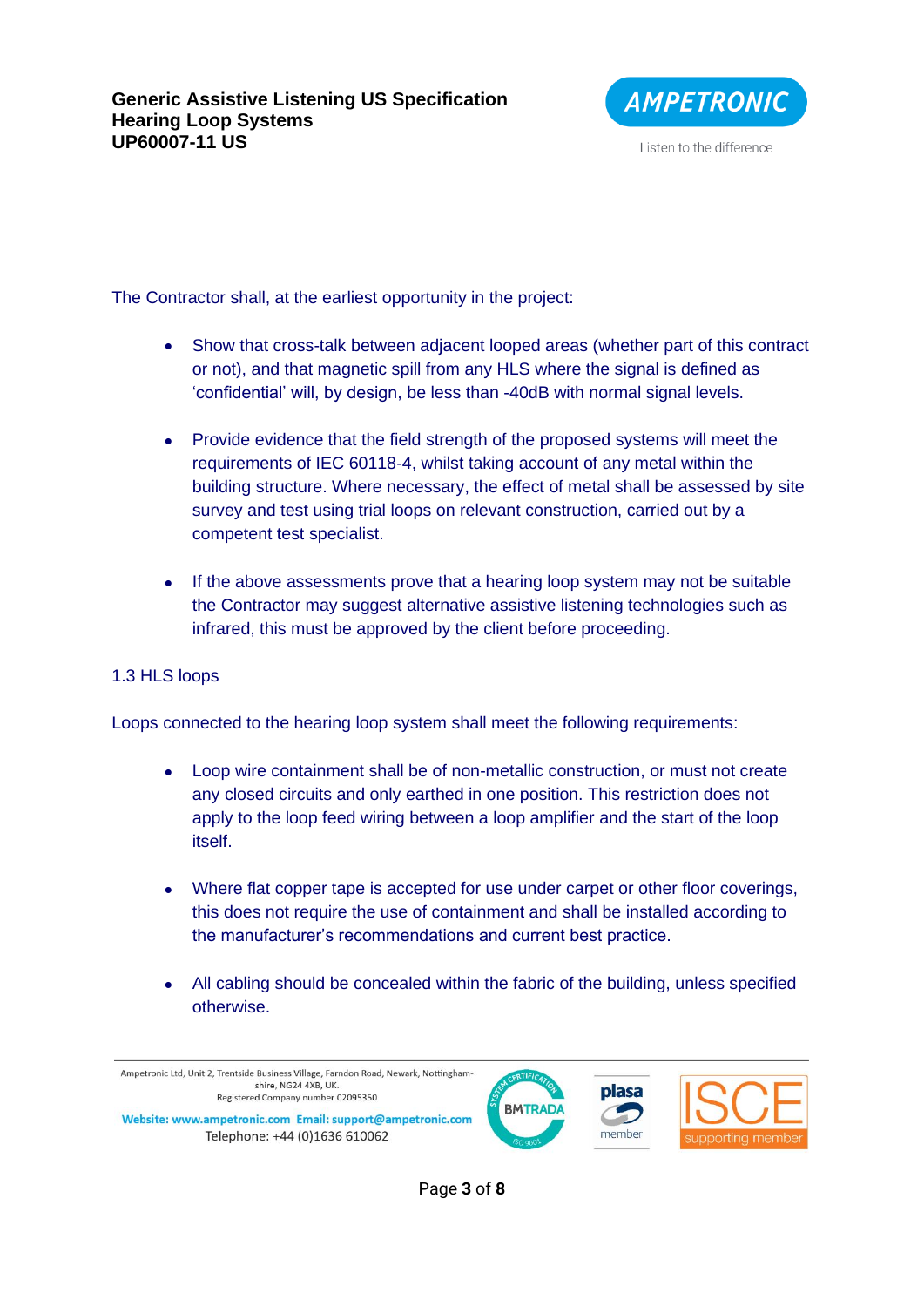

#### 1.4 Audio inputs

Audio inputs should be defined by the use of the room and the requirements of the listeners. The audio provided to the HLS must always provide an improvement in signal to noise ratio over the acoustic sound within the room.

The Contractor is required to:

- Provide dedicated microphones and associated audio equipment for the HLS
- Co-ordinate with the AV contactor to obtain a line level feed from the AV system
- Provide a line level connection from the sound reinforcement system to the HLS
- Provide suitable input plates for connection into the HLS

Where a sound reinforcement system is installed, a line level feed from this to the hearing loop should be used where appropriate. This feed should not vary in level with loudspeaker volume adjustment. In some cases this can be the only input, however dedicated HLS microphones may also be required.

Where microphones are being provided for the HLS they must be as close as possible to the talking position. Directional types are often most effective. In larger rooms with multiple talking positions more than one microphone is usually required, this may mean additional preamps, mixers or auto-mixing / gating facilities are needed.

A single boundary microphone mounted on the ceiling is unlikely to provide sufficient rejection of background acoustic noise in most rooms and should not be used unless it can be demonstrated that the system delivers tangible benefit to the hard of hearing.

Input levels shall not be adjustable at the signal source or connection point.

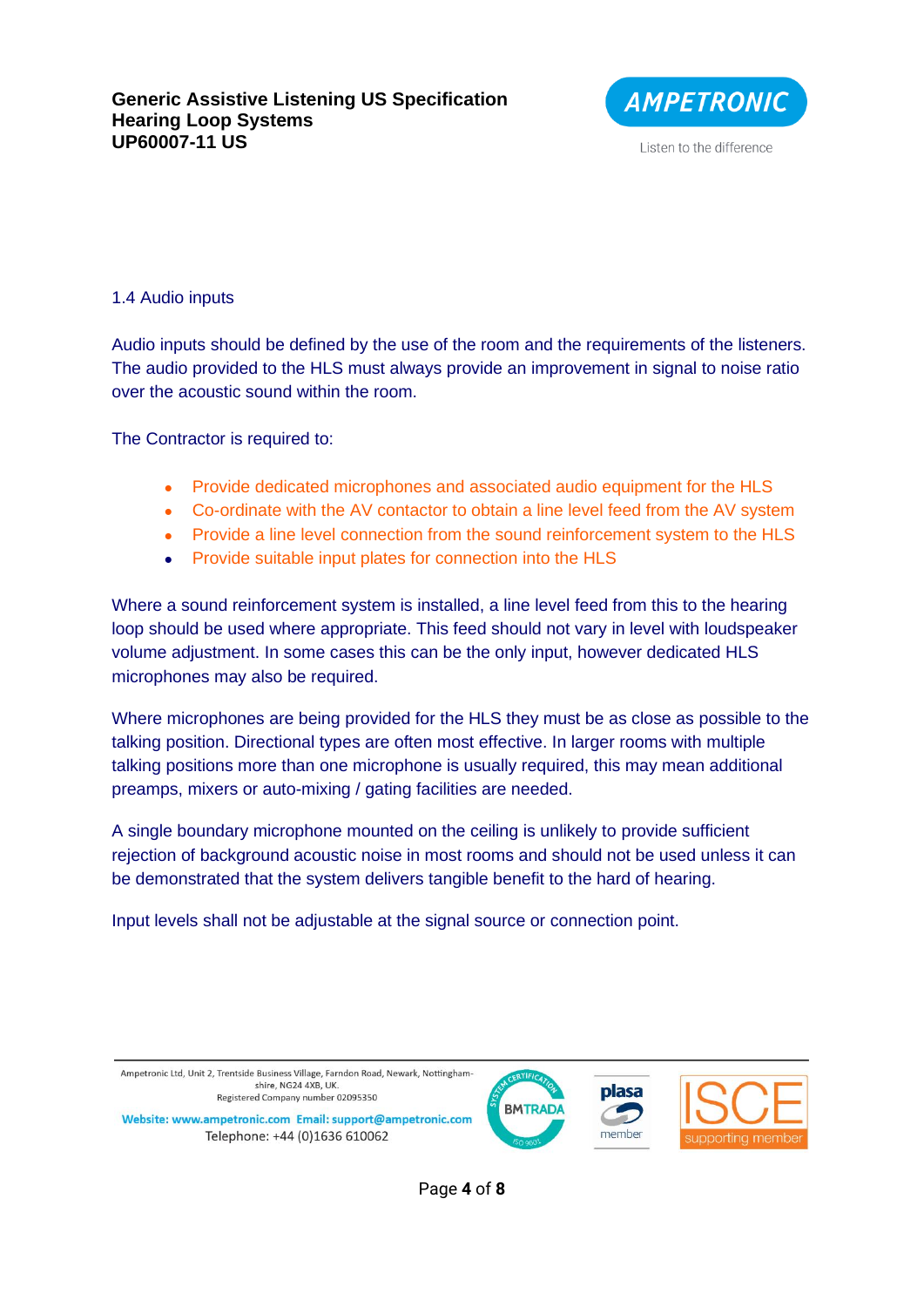

#### 1.5 HLS drivers

Each HLS must use a dedicated hearing loop driver meeting the following general requirements plus those specific to a type A or type B driver as defined below.

- True 'current drive' output
- Frequency response from 80Hz to 6.5kHz
- Automatic gain control (AGC) optimised for speech with a dynamic range greater than 36dB
- Metal loss correction with an adjustable gain slope range of at least 0dB to +3dB per octave
- Front panel indication of audio signal activity on the input and output of the unit

1.5.1 Type A: Area coverage loop driver

Where the horizontal loop area that must be covered is in excess of 7 ft x 7ft for either a onephase or two-phase (MultiLoop) system, each hearing loop driver shall have the following characteristics:

- Rated current and voltage capable of driving the designed loop without clipping or distortion of the signal with full power bandwidth up to at least 1.6kHz
- Capable of delivering a 1kHz sinewave at the rated current and voltage into a load for at least 20 seconds continuously without damage to the unit or interruption of the output signal
- Input facilities of a type and connection suitable for the intended audio inputs to the system. Balanced inputs shall be available, microphone inputs shall have phantom power available.
- Facility to attach the driver to a local area network providing remote monitoring and control.

Ampetronic Ltd, Unit 2, Trentside Business Village, Farndon Road, Newark, Nottinghamshire, NG24 4XB, UK. Registered Company number 02095350

Website: www.ampetronic.com Email: support@ampetronic.com Telephone: +44 (0)1636 610062





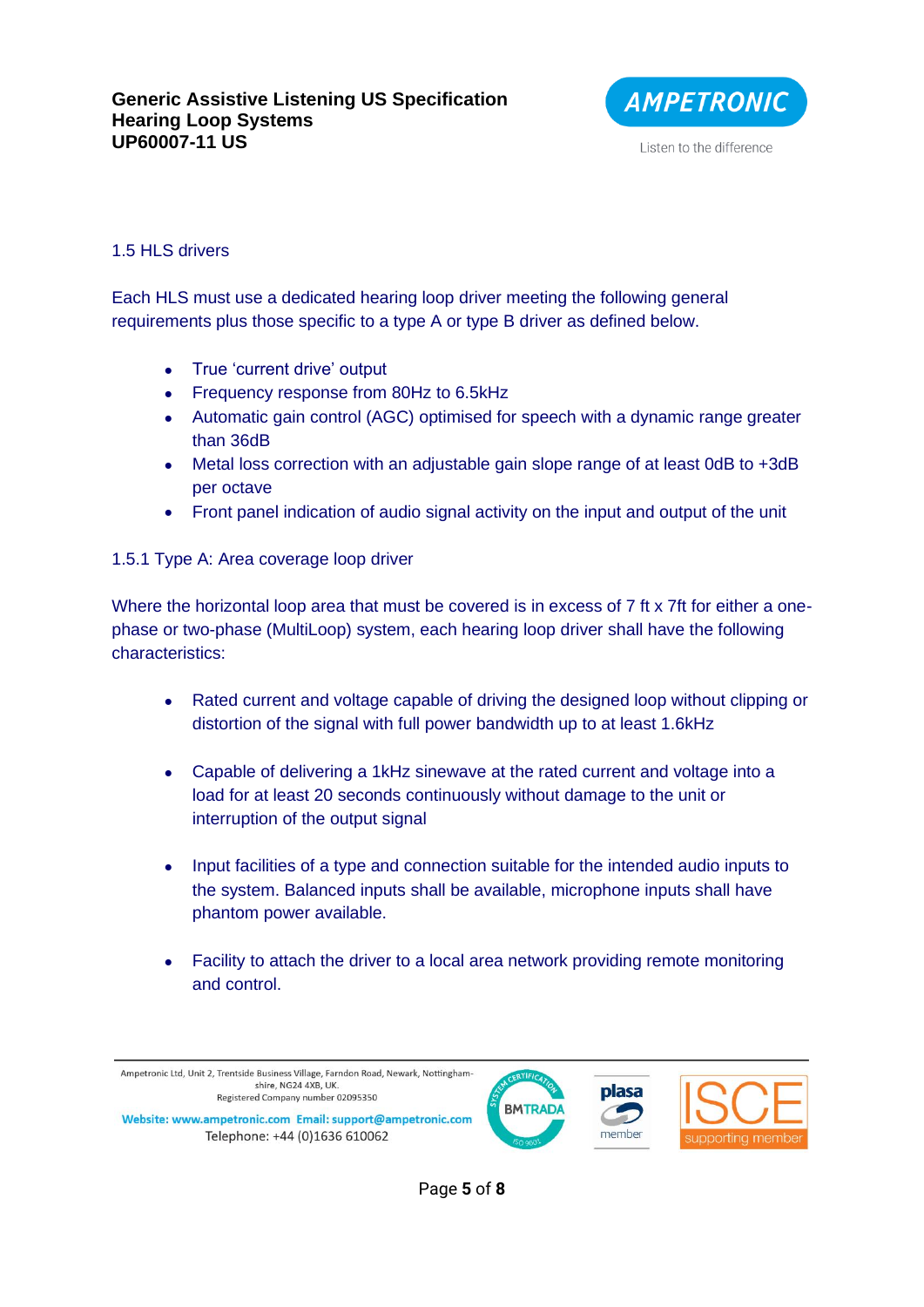

- Height no greater than 1U of standard 19" rack space per unit.
- Power supply and transformer must be integrated into the unit.
- Where a MultiLoop system is required, a single 1U driver shall be provided that is capable of driving two separate outputs with a 90 $^{\circ}$  phase shift accurate to  $\pm 1^{\circ}$ from 100Hz to 5kHz.

## 1.5.2 Type B: Counter / local area loop driver

Where the loop system is to assist a single end user in a defined location such as a retail counter or information point, each hearing loop driver shall have the following characteristics:

- Current capability of at least 2.2ARMs with 1KHz sine signal
- Voltage output of no less than 4.5V peak at maximum current.
- 2 inputs: 1 microphone input and 1 input switchable between microphone or line
- Panel / wall mounting capability (using screws or other appropriate and reliable fixing)

#### 1.6 Installation

If the proposed contractor is not experienced with hearing loop or audio systems to the level required in order to competently install and commission these systems, then some or all of the work should be sub-contracted to a specialist with the necessary experience.

The contractor shall:

- Co-ordinate with other relevant contactors to ensure that all appropriate audio signals are connected to the hearing loop system and transmitted clearly.
- Wire and connect to all items of equipment in accordance with the manufacturer's recommendations.
- Ensure complete segregation of the HLS from any other ELV or LV wiring system.

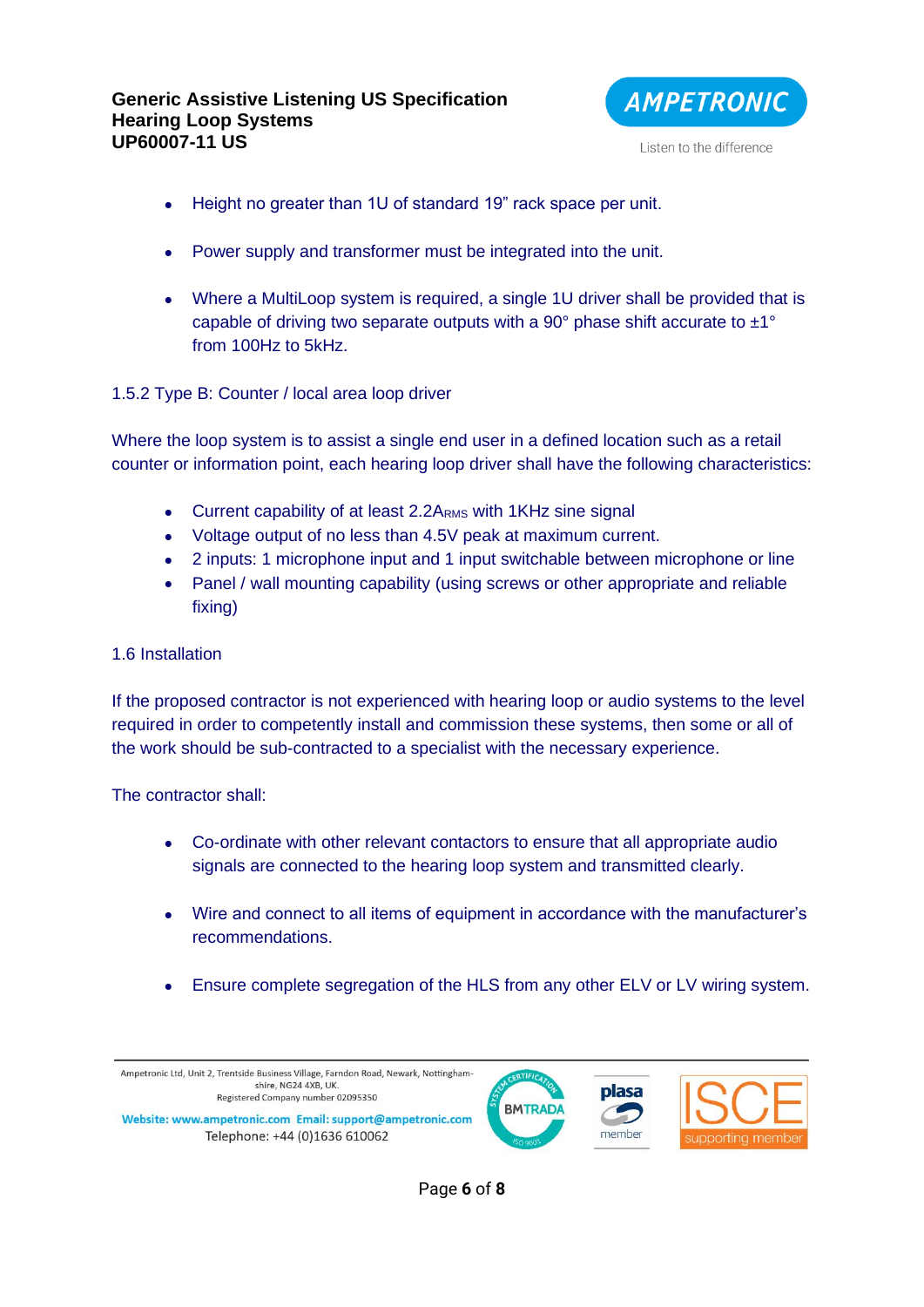

- Follow good practice to ensure that system design does not cause potential ground loops.
- All wiring between loops and equipment locations shall be installed in appropriate containment.
- All wiring, including that inside equipment enclosures or racks, will be of a neat and tidy appearance. Wiring shall be identified at both ends of each cable.
- Following installation the resistance of each loop circuit and isolation from electrical ground shall be tested and recorded. The Client shall have the opportunity to witness these tests.

# 1.7 Commissioning

All commissioning must be carried out using a true RMS, dedicated hearing loop field strength meter meeting the requirements of IEC 60118-4, with a valid calibration certificate available.

Each complete system must be commissioned in accordance with IEC 60118-4 and a certificate of conformity clearly stating test results and performance against this standard must be issued for each HLS. The Client shall have the opportunity to witness these tests.

#### 1.8 Training and maintenance

All systems, methods of use and routine maintenance checks must be demonstrated to the end user.

For each loop location a loop receiver shall be provided for operational staff to check and monitor the performance of the HLS system. The receiver shall have a headphone output, low cut filter and field strength indicators as required by IEC 60118-4.

Training shall be provided that enables operational staff to understand the proper use of the HLS and how to ensure that people can make use of the system effectively.